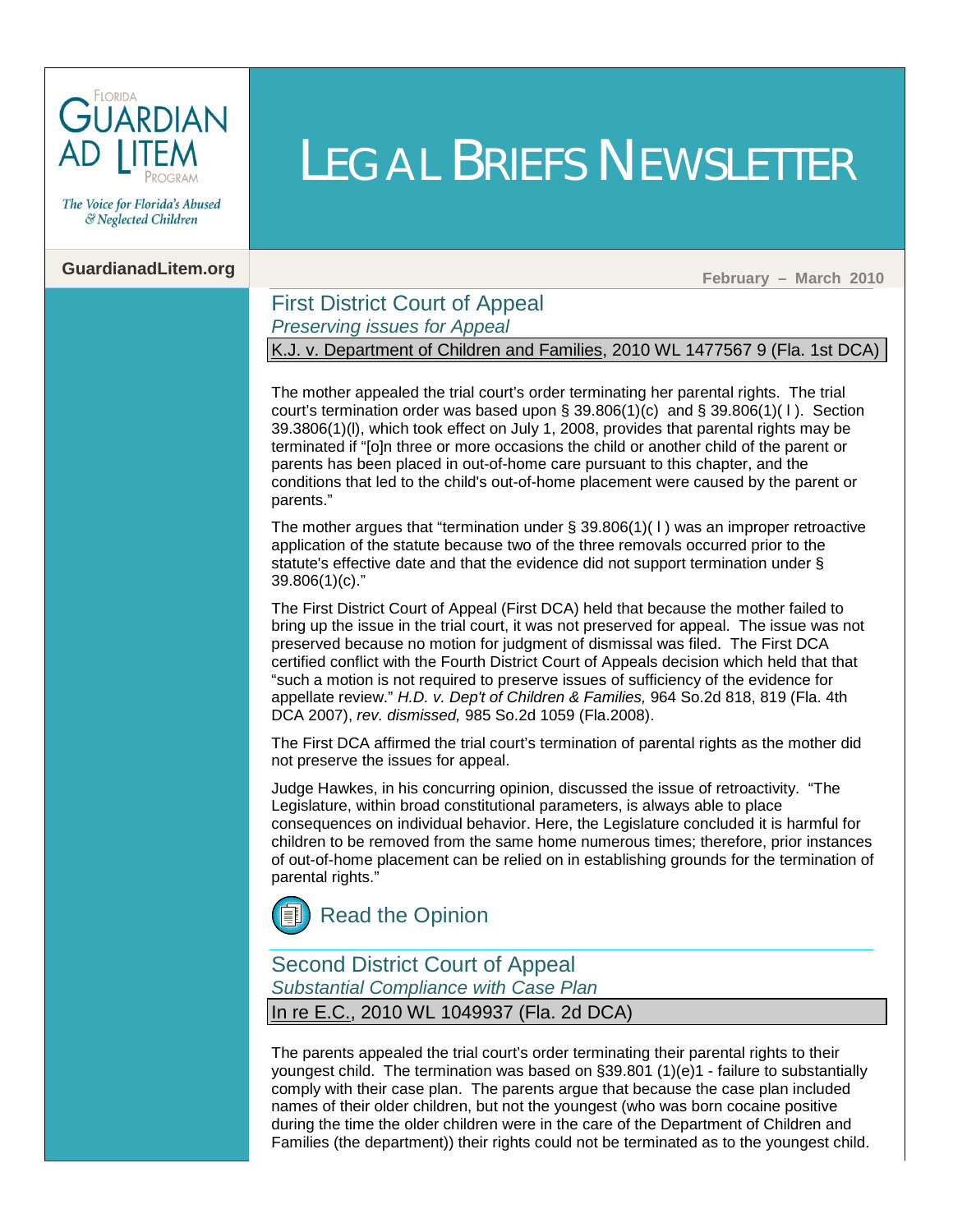## Florida Guardian ad Litem Legal Briefs Newsletter

The Second District Court of Appeal (Second DCA) affirmed the trial court's order. The case plan was approved by the court and relied upon by the parties throughout the proceedings even though it was not filed in the court file. The Second DCA concluded that the error was not fundamental based on the specific facts of the case. The parents never objected to the case plan not having the youngest child's name, and "it is clear that the parents were aware of the case plan and that they were aware that they were required to perform their tasks in order to be reunited with their children."

The Second DCA affirmed the trial court's order terminating parental rights.

## [Read the Opinion](http://www.2dca.org/opinions/Opinion_Pages/Opinion_Page_2010/March/March%2024,%202010/2D08-3544.pdf)

## Third District Court of Appeal *Consent to Termination of Parental Rights*

A.C. v. Department of Children and Families, 2010 WL 1460207 (Fla. 3d DCA)

The mother appealed the trial court's denial of her motion to withdraw, vacate, or set aside her consent to termination of parental rights. The Third District Court of Appeal (Third DCA) upheld the trial court's denial. The trial court properly held that there was no showing of fraud, duress, or undue influence in the mother's consent. When the affidavit of consent was originally signed, the trial judge "held a hearing on the consent to terminate her rights and questioned [mother] extensively as to whether she had voluntarily signed the consent to termination and whether she understood she was giving up her parental rights and her right to trial. The trial judge cautioned her that the prospective adoptive parent was not guaranteed and that she could not withdraw her consent. [Mother] acknowledged that she was not under the influence of drugs, alcohol or medication and that she understood all that was happening."

The Third DCA affirmed the trial court's denial of mother's motion.

[Read the Opinion](http://www.3dca.flcourts.org/opinions/3D09-1113.pdf)

### Fourth District Court of Appeal

*Findings – Permanent Guardianship*

C.A. v. Department of Children & Families, 27 So.3d 241 (Fla. 4th DCA 2010)

The trial court granted the Department of Children and Families' (the department) motion to terminate protective supervision and place the child in a permanent guardianship. On appeal the Fourth District Court of Appeal (Fourth DCA) held that "mother's noncompliance with reunification case plan by itself was insufficient to support child's placement into permanent guardianship." The trial court then placed the child in permanent guardianship and denied mother's motion for reunification. The mother appealed the trial court's order.

The Fourth DCA disagrees with the trial court's decision to place the child in permanent guardianship and deny reunification with the mother. The trial court bases its decision on the mother not completing her case plan. However, "a parent's non-compliance with a case plan is not a statutory ground for placement of a child in a permanent guardianship, although it is a factor that may be "relevant to the trial court's inquiry regarding the parent's fitness to care for the child and whether reunification is possible. *See C.A. v. Dep't of Children & Families,* 988 So.2d 1247, 1249 (Fla. 4th DCA 2008)."

The Fourth DCA held that "trial court made no findings, either orally or in writing, that reunification would endanger the child's safety, well-being, and physical, mental, and emotional health, and there is no competent substantial evidence in the record to support such a determination."

The Fourth DCA reversed and remanded with instructions that the motion for reunification be granted and the department's supervision reinstated.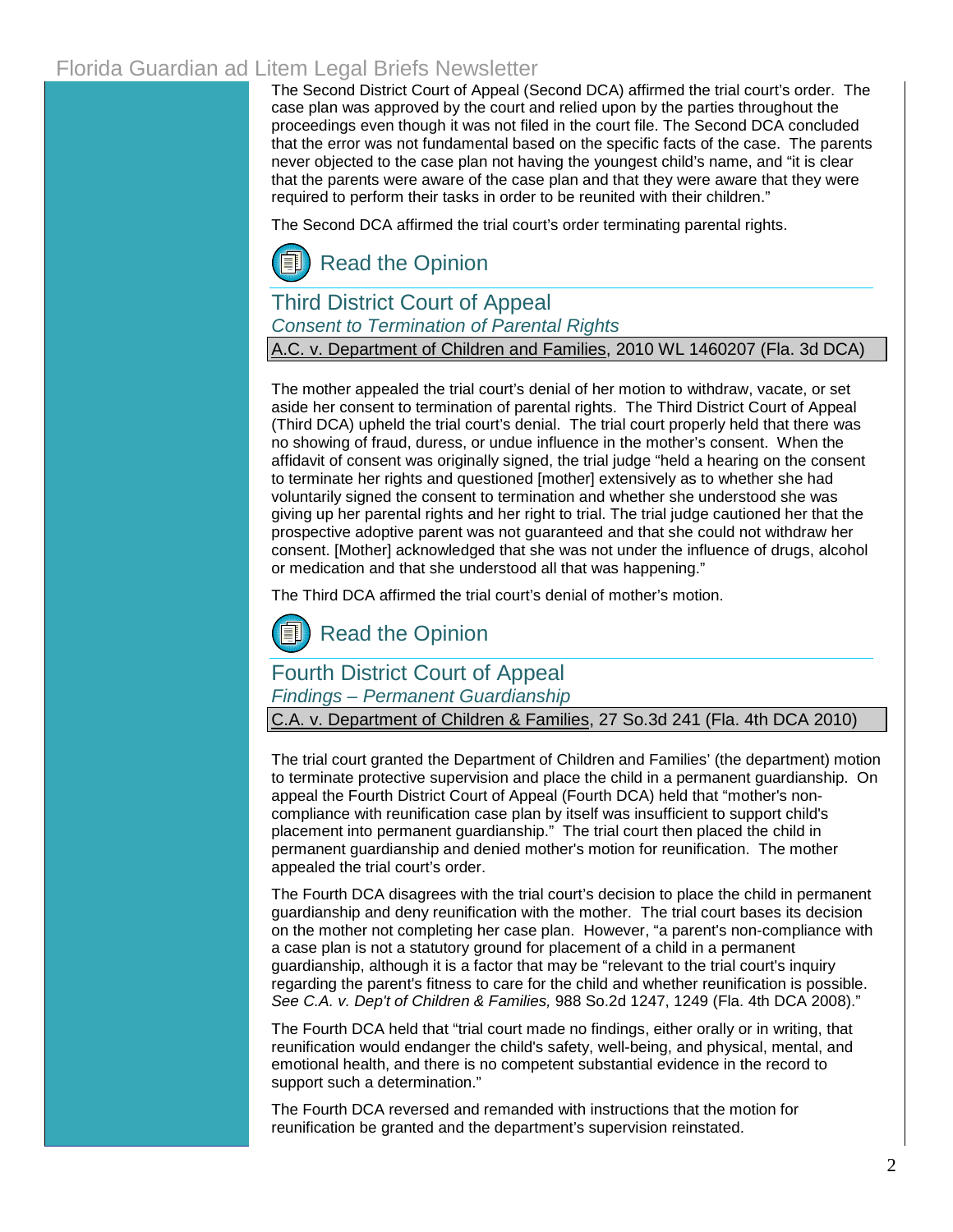## Florida Guardian ad Litem Legal Briefs Newsletter

## [Read the Opinion](http://www.4dca.org/opinions/Feb%202010/02-17-2010/4D09-3578.op.pdf)

*Presence of Child at Hearing, Right to Jury Trial, and Incarceration as a Ground for Termination of Parental Rights*

W.S. v. Department of Children and Families, 2010 WL 1329709 (Fla. 4th DCA)

The father appealed the trial court's termination of his parental rights. The father raised three issues on appeal.

First, the father claims that the trial court erred in denying his motion to have the child present at trial. [Florida Rule of Juvenile Procedure 8.255\(b\)](http://web2.westlaw.com/find/default.wl?tf=-1&rs=WLW10.04&fn=_top&sv=Split&docname=FLSTJUVPR8.255&tc=-1&pbc=BF59CB54&ordoc=2021691707&findtype=L&db=1000006&vr=2.0&rp=%2ffind%2fdefault.wl&mt=Westlaw) provides "the child has a right to be present at the hearing unless the court finds that the child's mental or physical condition or age is such that a court appearance is not in the best interest of the child." The Fourth District Court of Appeal (Fourth DCA) held that the trial court properly denied the father's motion to have his child present in court. The trial court found, after expert testimony, that the child's appearance in court would have been detrimental to the child.

Second, the father contends that the trial court's decision to terminate his parental rights was based in part on his incarceration. Incarceration alone cannot be grounds for termination of parental rights. See [In re J.B., 923 So.2d 1201 \(Fla. 2d DCA 2006\).](http://guardianadlitem.org/case_sums/abadonment/revtermparent_re_jb.doc) The Fourth DCA held that the trial court only stated that the father was incarcerated because of his neglect of the child. Incarceration was not the ground for termination.

Finally, the father argues that he should have been entitled to a jury trial. The Fourth DCA held that dependency proceedings are not afforded the same protections as criminal proceedings. "[The] supreme court has already determined that such proceedings are not entitled to the protections of a criminal trial, because the procedures and goals in place in child dependency and termination proceedings are different than those for criminal prosecutions. See S.B. v. Dep't of Children and Families, 851 So.2d 689, 693 (Fla.2003). In addition, the right to trial by jury under Article I, Section 22, is limited to those types of proceedings in which a trial by jury existed prior to the adoption of our constitution. See O'Neal v. Fla. A & M Univ. ex rel. Bd. of Trs. for Fla. A & M Univ., 989 So.2d 6, 8-9 (Fla. 1st DCA 2008)."

The Fourth DCA affirmed the trial court's order terminating the father's parental rights.

[Read the Opinion](http://www.4dca.org/opinions/Apr%202010/04-07-10/4D09-4625.op.pdf)

#### *Parent's Right to Introduce Evidence at Shelter Hearing*

L.M.B. v. Department of Children and Families, 28 So.3d 217 (Fla. 4th DCA 2010)

The mother filed a writ of certiorari after the trial court entered a shelter order. The mother argued that the trial court denied her the opportunity to present evidence at the shelter hearing.

The Fourth District Court of Appeal (Fourth DCA) held that the trial court denying the mother an opportunity to present evidence at the shelter hearing was a departure from the essential requirements of law. "The Florida Legislature has provided parents with a statutory right to present evidence at shelter hearings[. § 39.402\(8\)\(c\)3., Fla. Stat. \(2009\)](http://www.leg.state.fl.us/Statutes/index.cfm?App_mode=Display_Statute&Search_String=&URL=Ch0039/SEC402.HTM&Title=->2009->Ch0039->Section%20402#0039.402)  (providing that at a shelter hearing, the court shall "[g]ive the parents or legal custodians an opportunity to be heard and to present evidence"). See als[o § 39.402\(5\)\(b\)1., Fla.](http://www.leg.state.fl.us/Statutes/index.cfm?App_mode=Display_Statute&Search_String=&URL=Ch0039/SEC402.HTM&Title=->2009->Ch0039->Section%20402#0039.402)  [Stat. \(2009\) \(](http://www.leg.state.fl.us/Statutes/index.cfm?App_mode=Display_Statute&Search_String=&URL=Ch0039/SEC402.HTM&Title=->2009->Ch0039->Section%20402#0039.402)providing that parents must be given notice that "[t]hey will be given an opportunity to be heard and to present evidence at the shelter hearing")."

The Department of Children and Families (the department) argues that the right to present evidence as to probable cause is not clear because there is a conflict between the Rules of Juvenile Procedure. [Fla. R. Juv. P. 8.305\(b\)\(3\) s](http://www.floridabar.org/TFB/TFBResources.nsf/Attachments/E2AD7DEF01F6F90685256B29004BFA7E/$FILE/Juvenile.pdf?OpenElement)tates: "The issue of probable cause shall be determined in a nonadversarial manner, applying the standard of proof necessary for an arrest warrant." [Fla. R. Juv. P. 8.305\(b\)\(4\)](http://www.floridabar.org/TFB/TFBResources.nsf/Attachments/E2AD7DEF01F6F90685256B29004BFA7E/$FILE/Juvenile.pdf?OpenElement) states: "At the hearing, all interested persons present shall have an opportunity to be heard and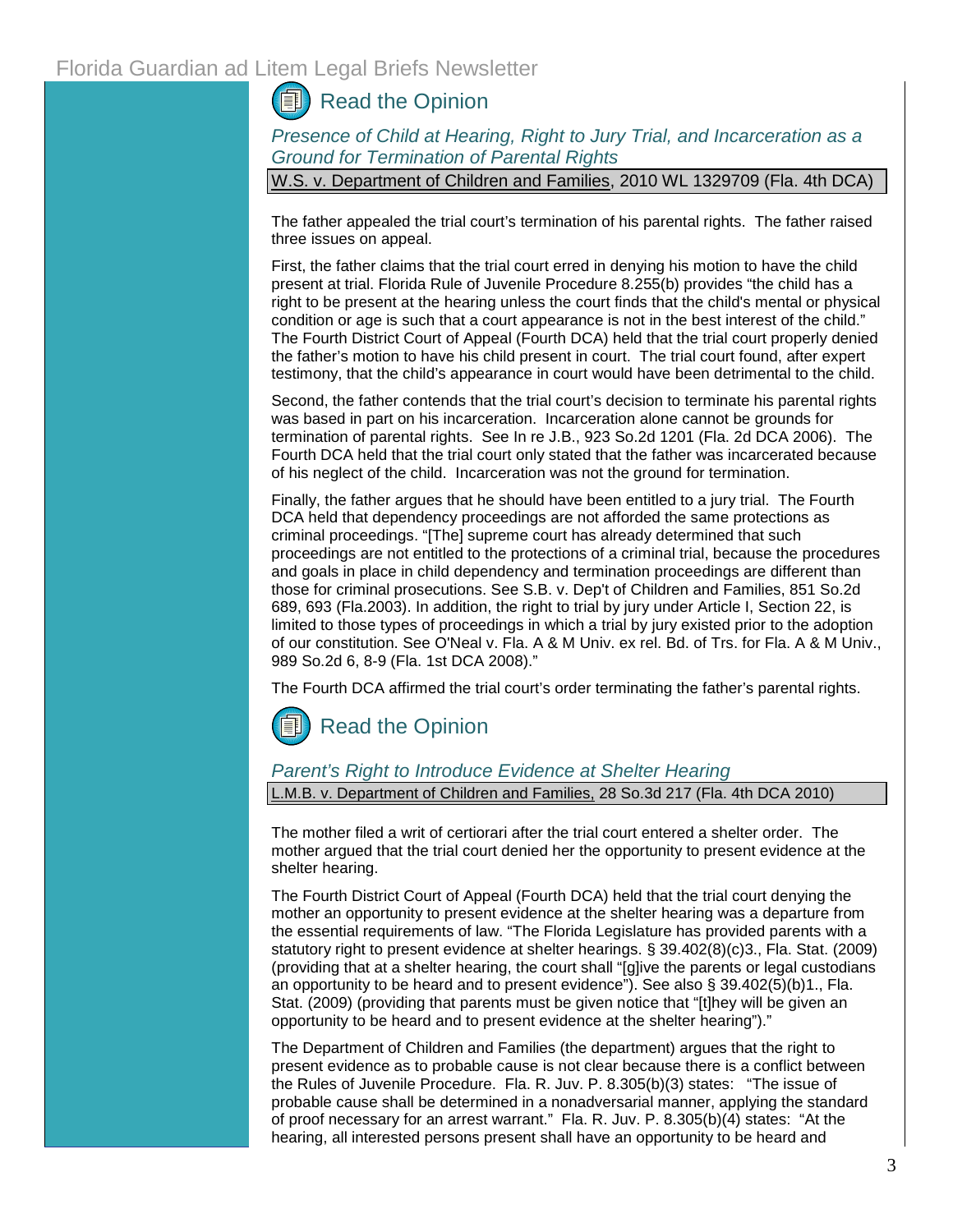## Florida Guardian ad Litem Legal Briefs Newsletter

present evidence on the criteria for placement provided by law." If parents were not permitted to introduce evidence the shelter hearing would be a pointless formality.

The Fourth DCA denied the mother's petition because she had already consented to an adjudication of dependency.

## [Read the Opinion](http://www.4dca.org/opinions/Feb%202010/02-24-2010/4D09-3088.op.pdf)

Fifth District Court of Appeal

*Findings – Permanent Guardianship*

R.T., Sr. v. Department of Children and Families, 27 So.3d 195 (Fla. 5th DCA 2010)

The father appealed the trial court's order terminating the Department of Children and Families' (the department) protective supervision over his daughter and placing her in the permanent guardianship of her older half-brother. The father argued that the trial court's order did not comply with [§ 39.6221\(2\)\(a\), Fla. Stat. \(2008\).](http://www.leg.state.fl.us/Statutes/index.cfm?App_mode=Display_Statute&Search_String=&URL=Ch0039/SEC6221.HTM&Title=->2009->Ch0039->Section%206221#0039.6221) [Section](http://www.leg.state.fl.us/Statutes/index.cfm?App_mode=Display_Statute&Search_String=&URL=Ch0039/SEC6221.HTM&Title=->2009->Ch0039->Section%206221#0039.6221)  [39.6221\(2\)\(a\)](http://www.leg.state.fl.us/Statutes/index.cfm?App_mode=Display_Statute&Search_String=&URL=Ch0039/SEC6221.HTM&Title=->2009->Ch0039->Section%206221#0039.6221) requires that the trial court "list the circumstances or reasons why the child's parents are not fit to care for the child and why reunification is not possible by referring to specific findings of fact made in its order adjudicating the child dependent or by making separate findings of fact…"

The Fifth District Court of Appeal (Fifth DCA) held that the trial court's order stating that reunification was not in the child's best interest was legally insufficient. The guardianship order "fails to comply with the statutory requirement for written findings because the order does not refer to specific findings of fact set forth in the trial court's dependency order nor contain separate findings of fact regarding the issue of reunification."

The Fifth DCA reversed and remanded the trial court's order terminating protective supervision and placing child in a permanent guardianship.

# [Read the Opinion](http://www.5dca.org/Opinions/Opin2010/020810/5D09-2130.op.pdf)

*Custody Given to Non-offending Parent when the Offending Parent has a Case Plan Goal of Reunification*

M.M. v. Department of Children and Families, 2010 WL 979589 (Fla. 5th DCA)

The mother appealed the trial court's final order awarding permanent custody of her two middle children to their non-offending father under [§ 39.521\(3\), Fla. Stat. \(2007\),](http://www.leg.state.fl.us/Statutes/index.cfm?App_mode=Display_Statute&Search_String=&URL=Ch0039/SEC521.HTM&Title=->2009->Ch0039->Section%20521#0039.521) and terminating jurisdiction over her dependency case. The order was entered after a hearing on the mother's motion for reunification. Both the mother and the Department of Children and Families agreed that the mother had substantially complied with her case plan. The trial court never determined her compliance.

The Fifth District Court of Appeal (Fifth DCA) held that "it is reversible error to permanently award custody to a non-offending parent when the offending parent has a case plan goal of reunification and has either substantially complied with the plan, or where the time for compliance has not yet expired-at least without a finding that reunification would be detrimental to the children. E.g., [K.E. v. Dep't of Children and](http://guardianadlitem.org/case_sums/nonoffend_parent/nonoffendingparent_ke_dcf.doc)  [Families, 958 So.2d 968, 972 \(Fla. 5th DCA 2007\)](http://guardianadlitem.org/case_sums/nonoffend_parent/nonoffendingparent_ke_dcf.doc); [R.H. v. Dep't of Children and](http://guardianadlitem.org/case_sums/sub_compliance/dueprocess_rh_dcf.doc)  [Families, 948 So.2d 898, 900 \(Fla. 5th DCA 2007\);](http://guardianadlitem.org/case_sums/sub_compliance/dueprocess_rh_dcf.doc) [D.G. v. Dep't of Children and](http://guardianadlitem.org/case_sums/case_plans/subcompliance_dg_dcf%20.doc)  [Families, 903 So.2d 1042 \(Fla. 5th DCA 2005\)](http://guardianadlitem.org/case_sums/case_plans/subcompliance_dg_dcf%20.doc)[; D.S. v. Dep't of Children and Families,](http://guardianadlitem.org/case_sums/misc_cases/misc_ds_dcf_2k5.doc)  [900 So.2d 628, 631-32 \(Fla. 5th DCA 2005\)."](http://guardianadlitem.org/case_sums/misc_cases/misc_ds_dcf_2k5.doc)

The Fifth DCA reversed and remanded the trial court's order.



[Read the Opinion](http://www.5dca.org/Opinions/Opin2010/031510/5D09-3669.op.pdf)